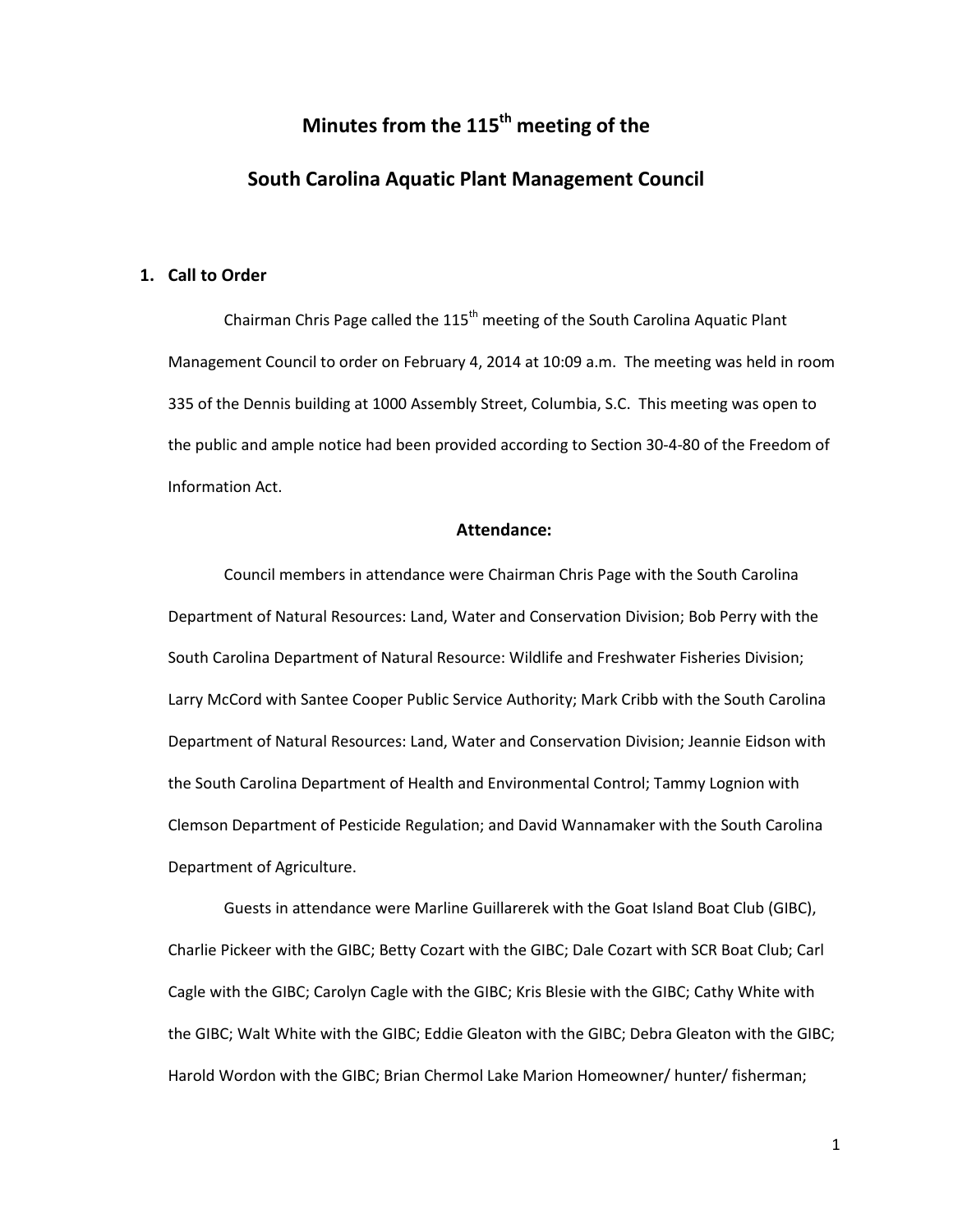Jerry Hatcher with the GIBC; John Mathis with the GIBC; Mark Munkittrick with the GIBC; Joe Campbell with GIBC; Sandy Holland with GIBC; Chip Davis with Santee Cooper Public Service Authority; Casey Moorer with South Carolina Aquatic Plant Management Society; John Morrison with Santee Cooper Public Service Authority; Breck Carmichael with the South Carolina Department of Natural Resources; Michael Hook with the South Carolina Department of Natural Resources: Land, Water and Conservation Division; and Daniel Hood with the South Carolina Department of Natural Resources: Land, Water and Conservation Division.

# **2. Review of the 114th Meeting Minutes**

Chairman Page placed the minutes from the  $114<sup>th</sup>$  meeting of the South Carolina Aquatic Plant Management Council under review and time was given for the council members to review the minutes. Mr. Cribb moved to accept the  $114<sup>th</sup>$  minutes as written. Mr. Wannamaker seconded the motion. The motion carried by unanimous vote.

# **3. 2014 Preliminary Plan Review**

#### **A. Prestwood Lake, Hartsville, S.C.**

Chairman Page overviewed the addition of Prestwood Lake, located in Hartsville, S.C., to the 2014 Plan with the council. In 2013 Prestwood Lake was added to the list of S.C.D.N.R. Aquatic Nuisance Species Program's list of treatment sites. Prestwood Lake was Renovate OTF for its water lily, spatterdock, and water shield infestation. The upper end was also treated with a combination of Renovate and Clipper for the ~1 acre of water hyacinth that was present. In addition to herbicide application, Prestwood Lake also received a stock of 2000 sterile grass carp to deal with water milfoil issues. Mr. Page indicated that numbers of Grass Carp needed for Prestwood were based 10fish/vegetated acre or 20fish/surface acre. The total number of carp needed based on either calculation was nearly equal.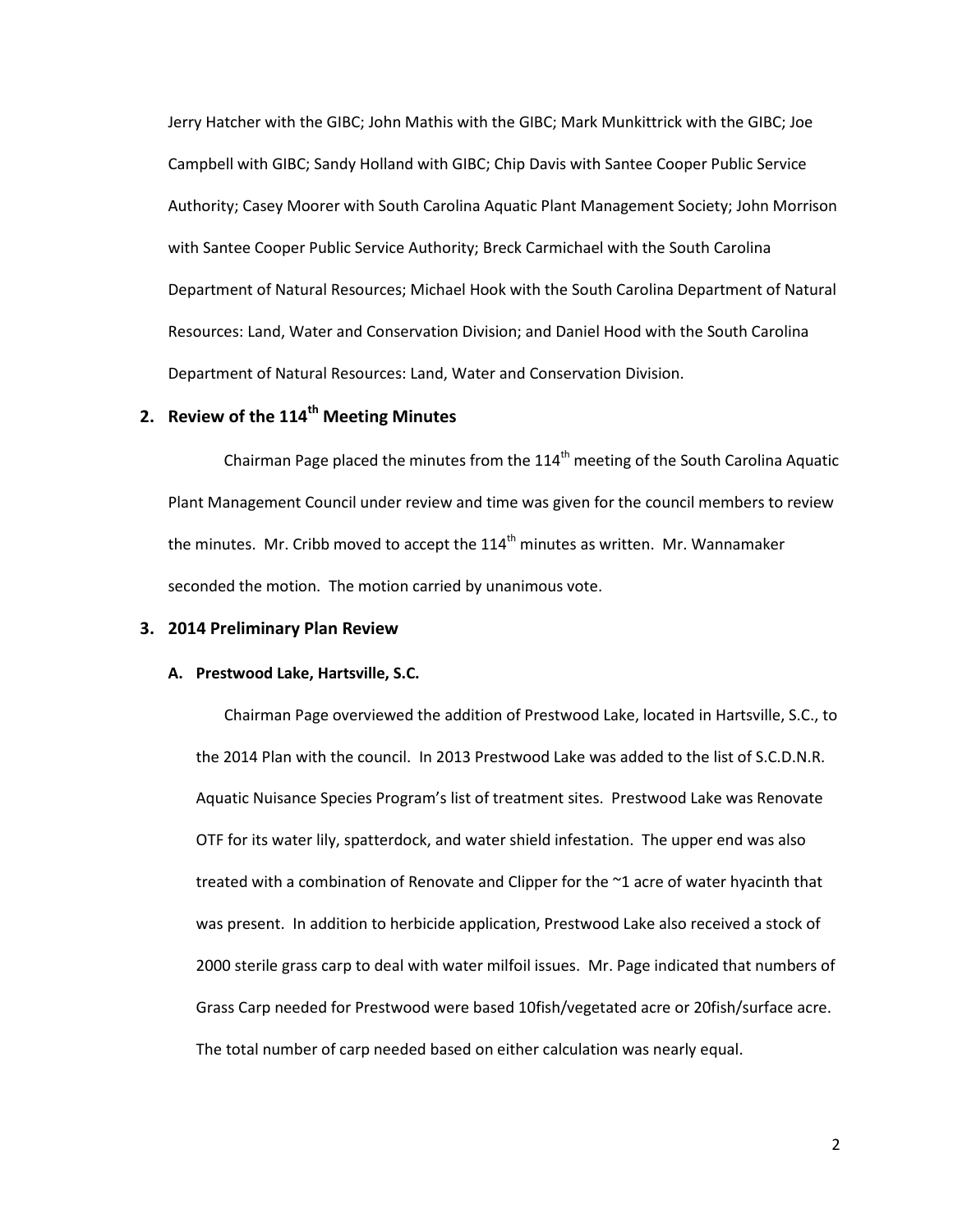#### **B. Lake Murray, S.C.**

Chairman Page opened the discussion on Lake Murray by reviewing previous treatments and management activities. Lake Murray was stocked in 2003 with 64,000 sterile grass carp in order to remove the infestation of hydrilla. The lake was then drawn down for approximately two years and the model by which DNR planned its stocking efforts succeeded in removing all problematic areas of hydrilla. While surveys of Lake Murray have shown some rebounding of native species such as naiad and pondweed, no hydrilla has been found during either SCDNR's or SCE&G's surveys since 2005. Models for sterile grass carp stocking were based upon Virginia and Santee Cooper studies and averages between the studies were used to account for the differences in piedmont and coastal plain systems. An average annual mortality of  $\approx$ 23% was decided upon by SCDNR, and a goal of 1 carp/8 surface acres was set for a maintenance level of carp stocking. Based on the model, Lake Murray carp stocks will drop below the goal of 4,800 fish this year. SCDNR proposed a stocking of 1,100 carp in 2014 in order to maintain a population at or slightly above 4,800 carp. Mr. Page also noted the importance of regular maintenance level stocking of carp to account for the possibility of catastrophic fish events, which will usually affect specific year classes of carp. Mr. Wannamaker asked about the feasibility of complete eradication of hydrilla in a system such as Lake Murray. Mr. Page responded by stating that hydrilla may most certainly be eradicated in small closed systems through a combination of carp, herbicides, and dredging however; the effort and costs associated with dredging systems like Murray and Santee Cooper would never be consider feasible.

# **C. Lake Wateree, S.C.**

Chairman Page brought Lake Wateree to the attention of the council. In the last year Lake Wateree homeowners have contacted SCDNR's Aquatic Nuisance Species program with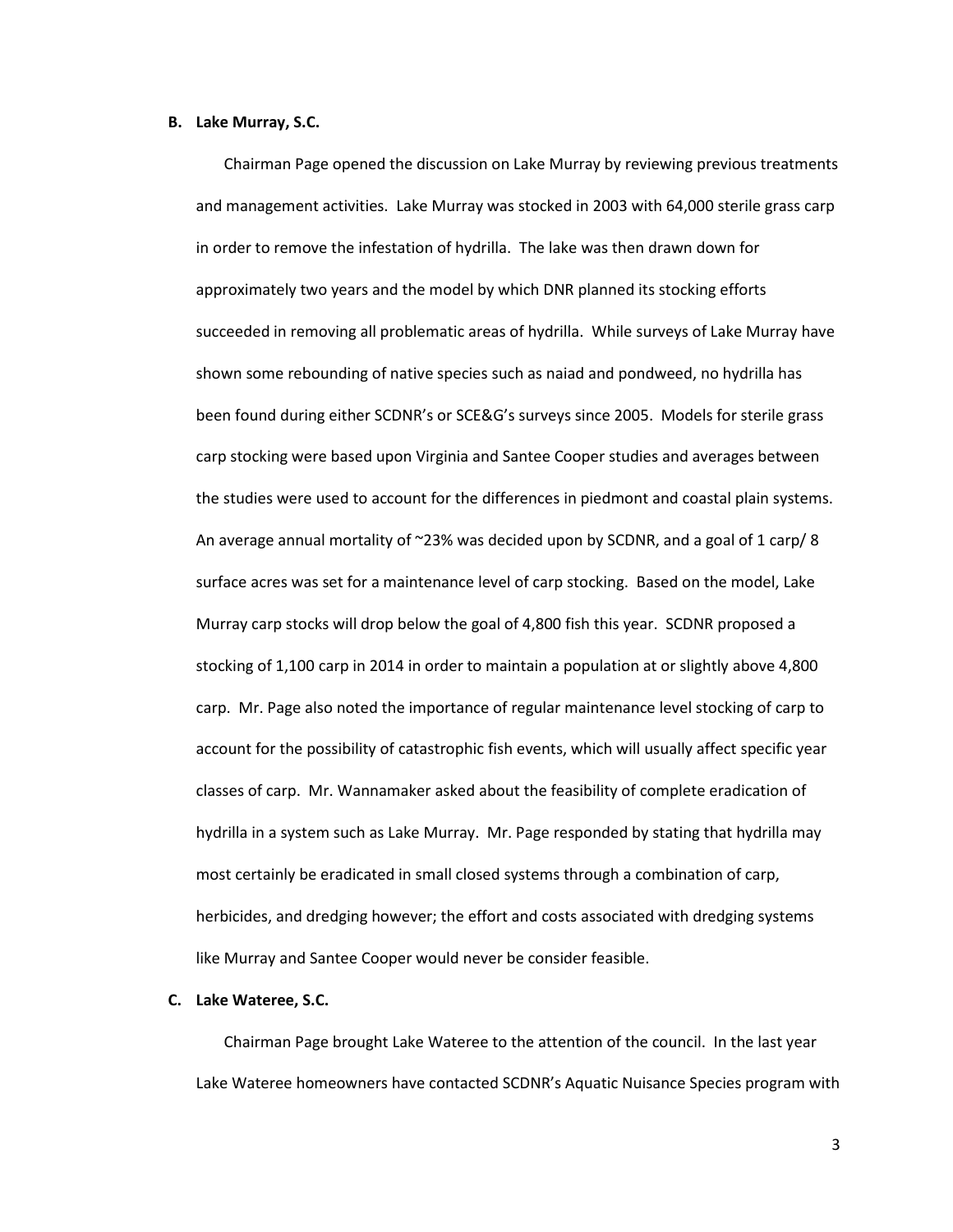many complaints concerning water willow and pond weed around docks and in shallow coves. The two native species have created some issues with swimming access as well as boating access to some degree. Mr. Page explained that these species are native and can be beneficial as game and fish habitat enhancers. Mr. Page went on to explain that homeowner interest and game/fish habitat enhancement must be weighed against each other on a case by case basis. A brief discussion concerning homeowners hiring category 5 license holders to conduct aquatic plant removal on public water bodies was conducted with regards to SCDNR, SCE&G, Duke Power, and Santee Cooper's ability to maintain controlled management plans for those respective water bodies. Mrs. Lognion informed the council of Clemson's responsibility to monitor category 5 applicator treatments. Mrs. Eidson inquired as to whether SCE&G provides assistance with funding grass carp stocking efforts conducted by SCDNR. Mr. Page confirmed that a trust exists for such funding assistance on all of SCE&G's impoundments. Mr. Page went on to discuss the need for Duke Power to assist with treatment of problem aquatic vegetation on Lake Wateree. Mr. McCord and Chairman Page briefly discussed the upcoming renewal of FERC licenses for the power companies involving their responsibilities for aquatic vegetation maintenance.

#### **D. Santee Cooper Lakes (Lake Marion and Lake Moultrie)**

Chairman Page opened the discussion on the Santee Cooper Lakes by stating the large decrease in vegetation that has been quantified by recent surveys and the possible causes of the noted decrease. Grass carp herbivory, high turbidity, and high flows were all attributed to the marked decrease in vegetation in the Santee Cooper Lakes during 2013. Mr. Page was quick to point out that while survey numbers showed a marked decrease in vegetation, there is reason to believe that survey figures could have been skewed by turbidity levels. The turbid conditions of 2013 and currently in 2014 could easily have obstructed the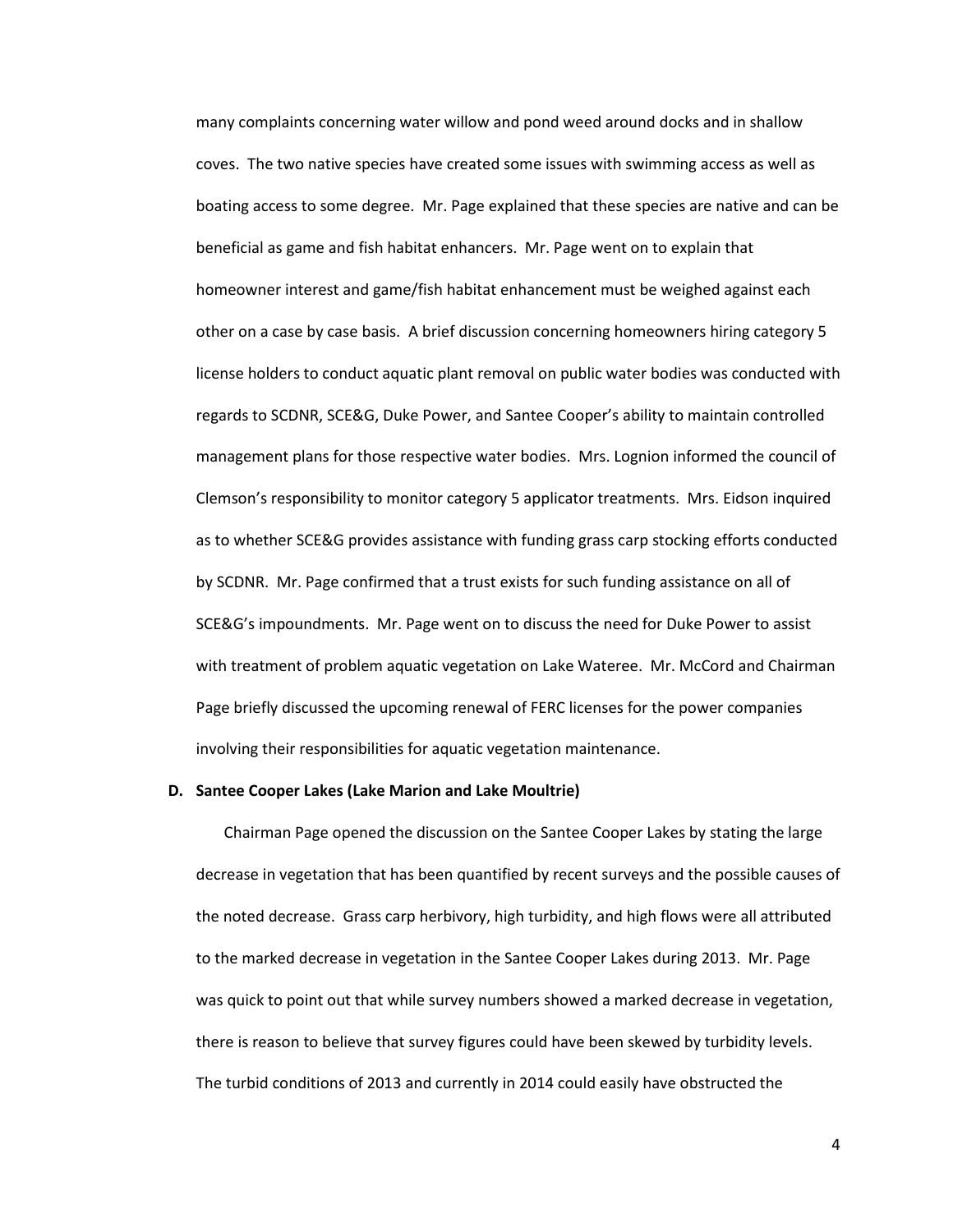infrared signatures of SAV and skewed the data for the surveys negatively. Mr. Page discussed the difficulty faced by the SCDNR in developing an action plan for 2014 on the Santee Cooper Lakes due to the uncertainty of the survey data. SCDNR suggested that the plan for 2014 should be to suspend grass carp stocking in the Santee Cooper Lakes until accurate surveys of SAV can be collected. SCDNR also recommended that if high flow, turbid conditions continue an adaptive stocking plan should be implemented.

Mr. McCord discussed details of the 2013 Santee Cooper system in order to justify SCDNR's proposal for an adaptive stocking plan. Mr. McCord discussed the reduction from 7200 acres of hydrilla in 2012 to 1100 acres in 2013, as well as a decrease in the abundance of native species. Mr. McCord reviewed statistics showing that based on 2013 surveys, the Santee Cooper system has crested the carp to hydrilla regression curve into a carp heavy system. Mr. McCord stressed the importance of understanding that the survey numbers could be skewed due to environmental conditions, and the importance of maintaining the grass carp population should clear growing conditions return. Mr. McCord stated that Santee Cooper staff will continue to monitor the growth of SAV and water quality condition throughout the growing season on 2014 and use the 2013 model to stock carp in late fall if the surveys should indicate that it is necessary. Mr. McCord stated that if survey figures continue to show low acreages of hydrilla, carp mortality will bring the population down to a manageable level within a few years.

Mr. Perry requested to change the final sentence in the Santee Cooper 2014 plan to include "and if council determines stocking to be necessary later in 2014". Mr. McCord agreed that flexibility based on the council's assessment will be the best course of action for 2014. Mr. McCord requested that the term "carp predation" be changed to "carp herbivory" in the plan, so that it is clear that the carp are feeding on hydrilla and other SAV.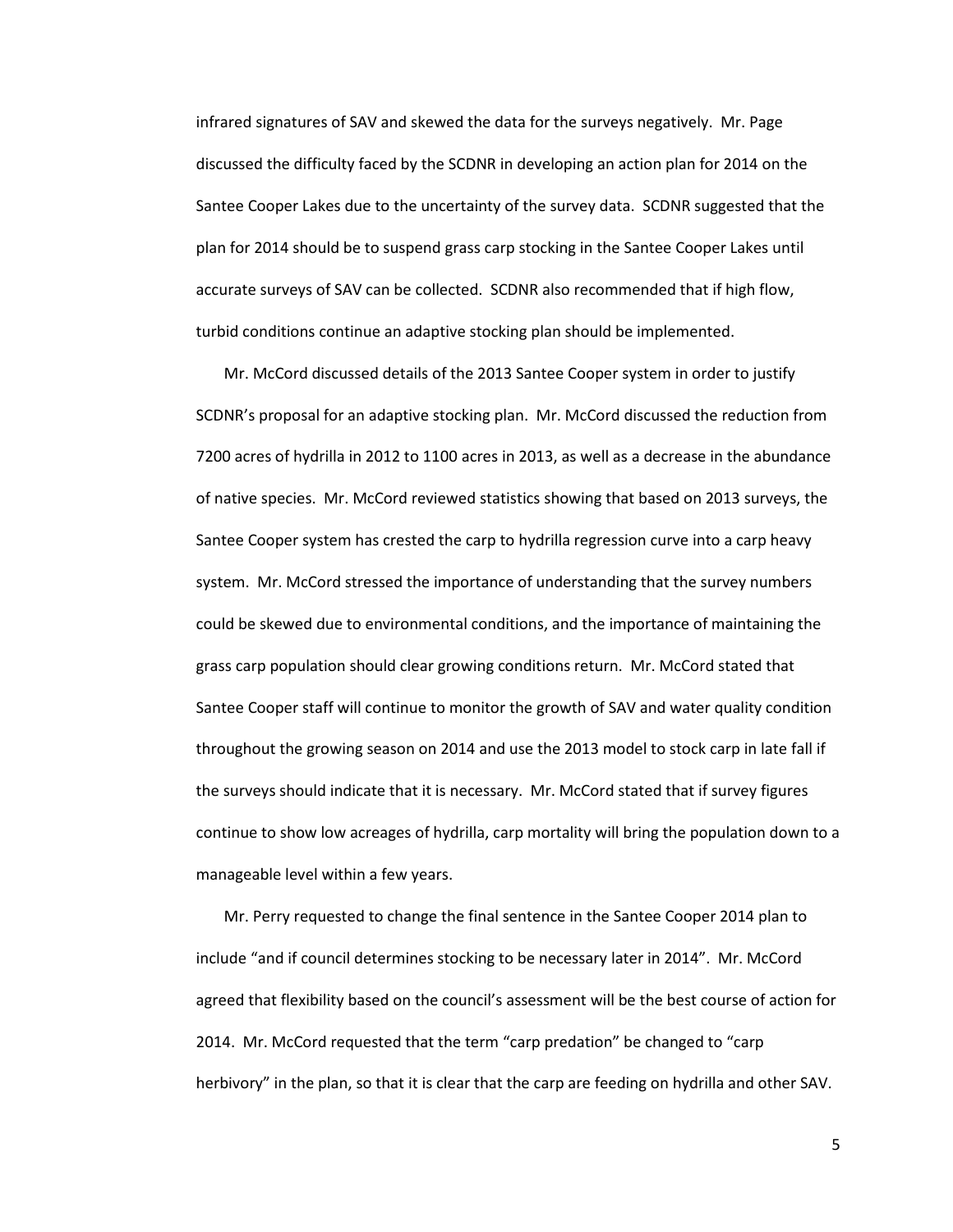Mr. McCord also suggested that the statement "high flows" be changed to "turbidity and water level increase". Mr. Perry moved that the suggested changes be included in the 2014 draft plan, Mrs. Eidson seconded the motion. There was no discussion of the motion to include the proposed changes in the 2014 draft plan and it carried by unanimous vote. Mr. Page reminded the council that at this time the plan is still in draft form until the required time for public review has expired.

Mr. McCord mentioned that while a reduction in hydrilla and other native SAV in the Santee Cooper system occurred during 2013, a note worthy reduction in crested floating heart (CFH) was also documented. The significance of the decrease in CFH would not be quantified until surveys are conducted in 2014. Mr. McCord also mentioned that NC State has been working on herbicide application experiments with CFH. Mr. Page discussed the rapid turnover rate and rapid flows in the Santee Cooper system, and the problems that these conditions pose for herbicide treatment of SAV. Mr. Page mentioned SCDNR's assistance with the Santee Cooper WMA's.

# **4. Call for Other Business**

Chairman Page opened the floor for other business, and began by mentioning the Augusta Canal on the border of South Carolina and Georgia. The managers of the Augusta Canal made plans to stock the canal, which has gates that are inoperable and in the open position connecting to the Savannah River, with grass carp. Not contact was made concerning the stocking with SCDNR or GADNR. SCDNR and GADNR have now been made aware of the stocking and will place input regarding the probable effectiveness of stocking the canal to treat hydrilla.

Mr. Page addressed the need for new listings of illegal plants to collect and move in SC. Mr. Page contacted Lorianne Riggin and Ross Self and requested that CFH, Phragmites, Water Lettuce, and Giant Salvinia all be included in the list of illegals. Page indicated that he was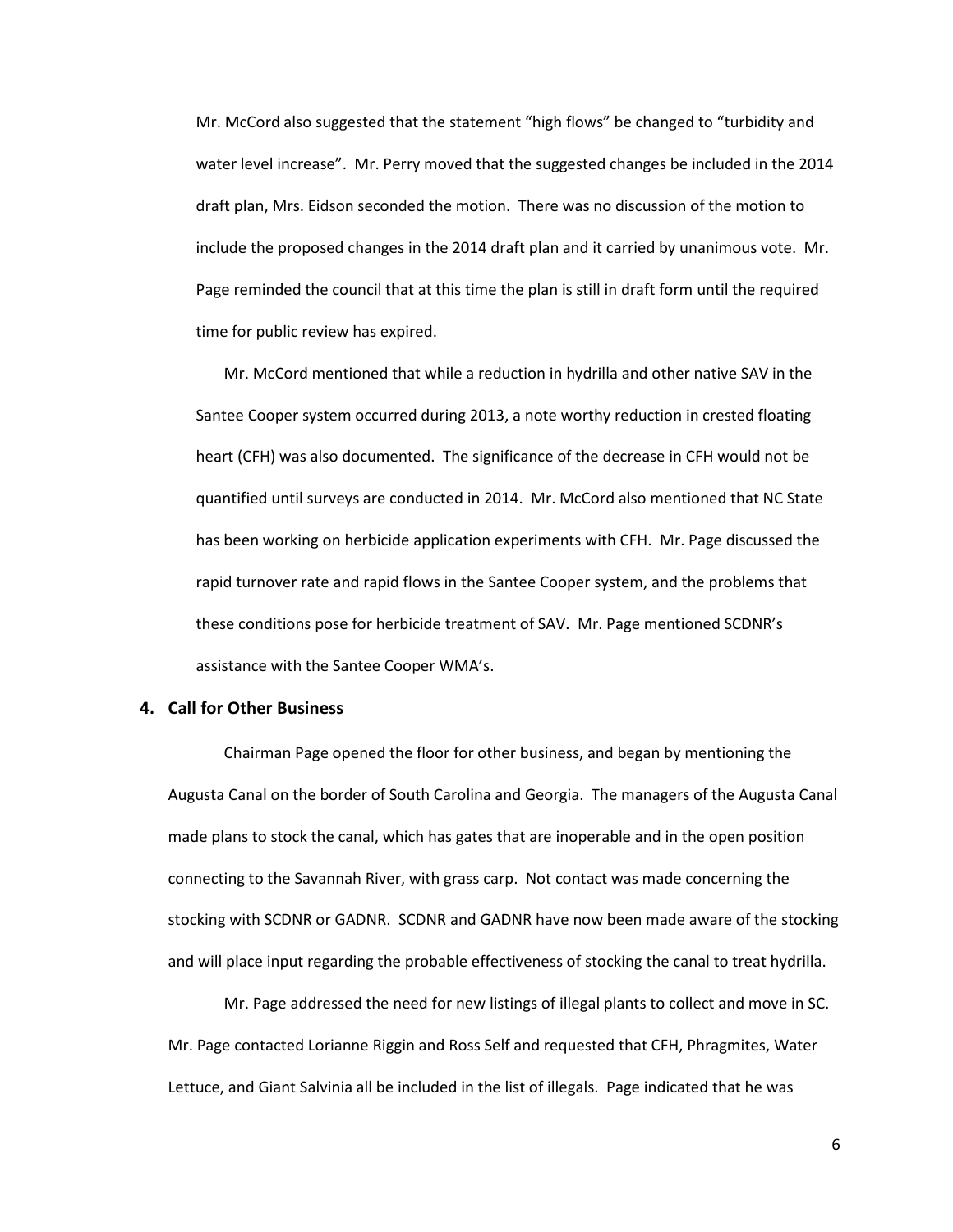awaiting reply. Mr. Page also mentioned recent contact with SCDNR law enforcement concerning the take of grass carp, and that the officer had made one case and was actively pursuing another. Mr. Page addressed the need for increased enforcement of laws concerning invasive species in SC, and mentioned the positive effect that strict laws had had in Midwestern US states.

Chairman Page brought the importance of educating the public on invasive species to the table. Mr. McCord introduced a program used by the University of Florida to educate school grades K-12 on invasive species and the detriment they can have on local ecosystems. Mr. McCord, Casey Moorer, and Santee Cooper are attempting to bring the Florida program to South Carolina schools. SCAPMS, Duke Energy, Santee Cooper, and others are interested in getting invasive species education introduced to SC schools and have funds available to contribute towards the effort. Mr. Page mentioned Florida's willingness to allow others to use their materials with state specific alterations as long as Florida is properly credited. Mr. McCord requested that Mrs. Lognion pass information regarding the Florida program along to Clemson University Education Outreach program. Mrs. Eidson mentioned that Riverbanks Zoo may also be interested in the educational materials. Mr. Page made a call for any further business discussion and none was brought before the council.

#### **5. Public Comments**

Chairman Page opened the floor for public questions and comments. The first public question was: "will the freezing temperatures seen this winter kill the CFH?" Mr. McCord responded by stating "based on the low water levels and freezing temperatures seen in 2007 and the rebound seen in 2008, we do not expect for the cold to kill the CFH". Mr. McCord continued to state that he hopes that the high turbidity levels will have a negative effect on CFH populations.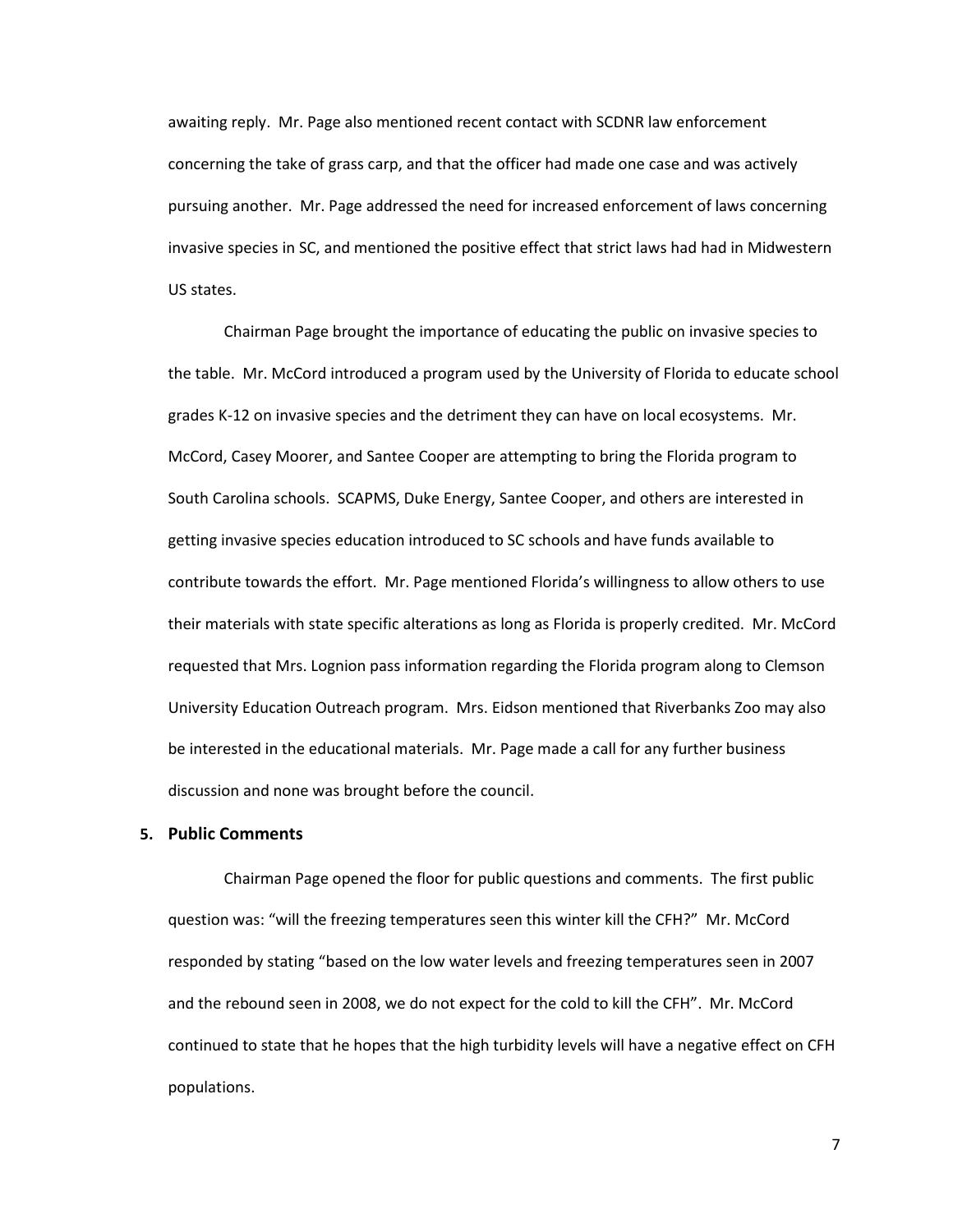The second public question was: "has there been any progress made towards getting CFH listed as an invasive species?" Mr. McCord stated that there has been some progress, but that the process is a slow one. Many factors influence the movement of a bill becoming a law. He went on to say that CFH being listed or not will not affect treatment on the Santee Cooper system. Mr. Page explained that SCDNR has the authority to list species, but legislature must approve the regulations effected by the listing.

The third public question was: "I understand the need for Lake Murray grass carp stocking, but why suspend stocking of carp in Lake Marion when hydrilla is present there but not in Lake Murray?" Mr. Page responded by explaining that Lake Murray and Lake Marion are two different systems in different stages of management. Murray was stocked with grass carp in 2003, and with a combination of herbicide treatments, stocking, and an extended draw down Lake Murray was restored to an amount of hydrilla which could be managed by the carp population. Based on the 2013 surveys of hydrilla in Lake Marion, we currently have many more carp per vegetated acre than the model suggests is necessary. The present carp should be sufficient to continue decreasing hydrilla populations until they are at a level to which a relatively small number of carp can manage any re-growth from tubers or root crowns. Mr. Page also mentioned that should 2014 surveys indicate that hydrilla is significantly rebounding in its former growth areas, an adaptive model will be used to implement stocking in the Santee Cooper Lakes. Mrs. Eidson clarified that the words "suspend stocking" in the 2014 plan indicated that the stocking is merely being delayed until further data can be collected. Mrs. Eidson made mention of the possibility of rewording "suspend stocking" to "temporarily suspend stocking" in the 2014 draft plan.

The fourth public comment was: "thank you for doing all that you do."